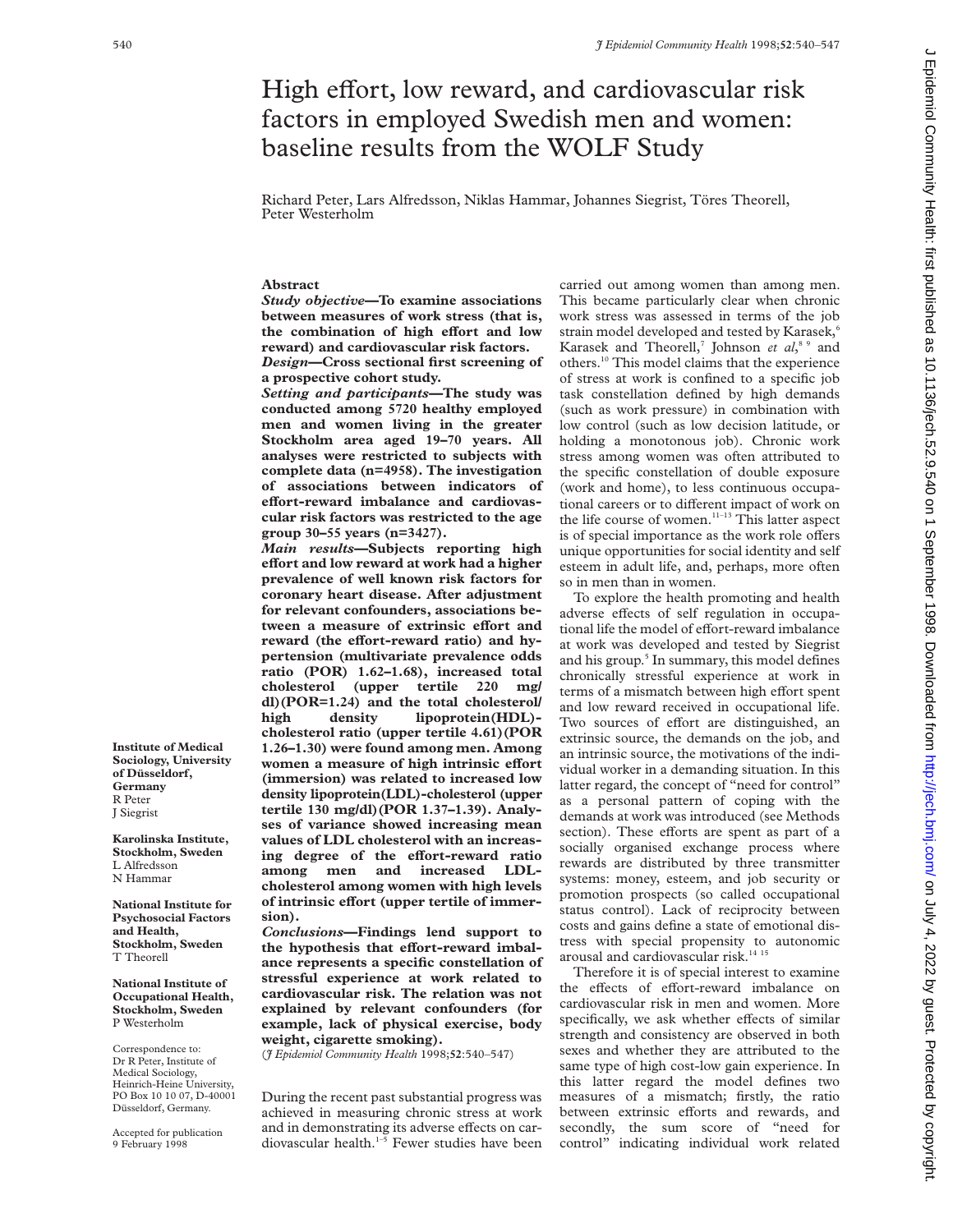commitments (see Methods section). Given the relative importance of work and career development (occupational rewards) in male middle aged populations it may well be that the first measure of mismatch is more important in explaining stress related health outcomes in men compared with women. Conversely, women spending high levels of intrinsic effort may be particularly vulnerable to stress related health outcomes.

This study reports baseline findings on associations between high effort, low reward, and cardiovascular risk obtained from the so called WOLF (Work, Lipids, Fibrinogen) Study. This study was started to analyse the role of adverse occupational conditions in cardiovascular risk and disease development in a large sample of employed Swedish men and women.

# **Methods**

#### STUDY SAMPLE

Occupational health service units serving a population that was considered suitable for the aims of the study were invited to take part in the WOLF study as a cooperative centre. A total of 20 units accepted the invitation and three did not. The study population consisted of employees at almost 40 companies served by these 20 occupational health service units representing a number of different branches and a wide range of occupations. Subjects who were on a more or less permanent leave from the work place, for example, stationed abroad or chronically ill, were not included in the study population.

The data collection of the Stockholm part of the WOLF study started in November 1992 and ended in June 1995. At baseline screening 3250 men and 2470 women aged 19–70 years were included. This analysis is restricted to subjects aged 30 to 55 years. This was done because the strongest associations between indicators of chronic work stress and cardiovascular risk factors can be expected in this age  $group.<sup>5/9</sup>$ 

The group with complete data (n=3427) includes 84.6% of the total sample in this age group (n=4052). It was found that the prevalence of several cardiovascular risk factors and the prevalence of exposure (for example, indicators of high effort and low reward) were lower in the reduced sample as compared with the group which was excluded from statistical analyses because of unsystematic missing data. This selection bias might have caused an underestimation of the relation between indicators of effort-reward imbalance and cardiovascular risk factors (see Discussion section).

# PSYCHOSOCIAL AND BIOBEHAVIOURAL

## QUESTIONNAIRE DATA

All information on psychosocial and behavioural variables was assessed by an extensive questionnaire administered by the occupational health unit to each study subject for completion at home.

#### *EVort-reward imbalance at work*

The model of effort-reward imbalance was measured by Likert scaled and categorial items: intrinsic effort was assessed by a well tested questionnaire measuring "need for control", a critical personal style of coping with work demands.<sup>16</sup> The questionnaire contains 29 dichotomous items describing excessive job involvement, positive and negative feelings and attitudes related to work commitment as measured by four unidimensional scales: (a) need for approval; (b) competitiveness and latent hostility; (c) impatience and disproportionate irritability; and (d) inability to withdraw from work obligations. These four scales were repeatedly found to load on a latent factor termed "immersion". Scores in the upper tertile of the latent factor immersion indicate a critically increased coping style, which was shown to predict premature manifestation of cardiovascular events.<sup>17</sup>

Measures of reward in this study were not fully identical with original wording of questions. However, given the close conceptual and semantical resemblence respective questions were used to construct proxy measures of low reward (see appendix 1). It is important to mention that these measures were defined before data analysis started. Questions measuring extrinsic effort (demands) concerned the frequency of being distressed by time pressure, responsibility, overtime work, and increasing responsibility during the past 12 months. Measures of occupational rewards covered the dimensions of esteem and reciprocal support, and of occupational status control (job insecurity, undesirable job change).

As stated in the Introduction section two measures of a mismatch between high effort and low reward were developed to identify the specific stressfulness of occupational experience as defined by this model. Firstly, we computed a ratio between the scales measuring extrinsic effort and reward respectively (see appendix 1) according to the following formula based on dichotomised items: e / (r×c)

e= extrinsic effort sum score, counting the number of items indicating high extrinsic effort; r=reversed reward sum score, counting the number of items indicating low reward; c=correction factor for different maximum numbers of items in the nominator and the denominator calculated as the total number of items in the nominator divided by the total number of items in the denominator.

As a result, a value of 1.0 indicates a balance between effort and reward. Values  $< 1.0$ indicate that rewards are higher than efforts, whereas values >1.0 indicate the critical high cost/ low gain condition.

Secondly, a sum score of the latent factor "immersion" was calculated, measuring the extent of intrinsic effort. We hypothesise that people scoring high on "immersion" usually spend an inadequately high amount of effort that is not met by externally defined rewards. This may be because of the fact that high need for control often induces an underestimation of demands and an overestimation of own coping resources.<sup>5 16</sup>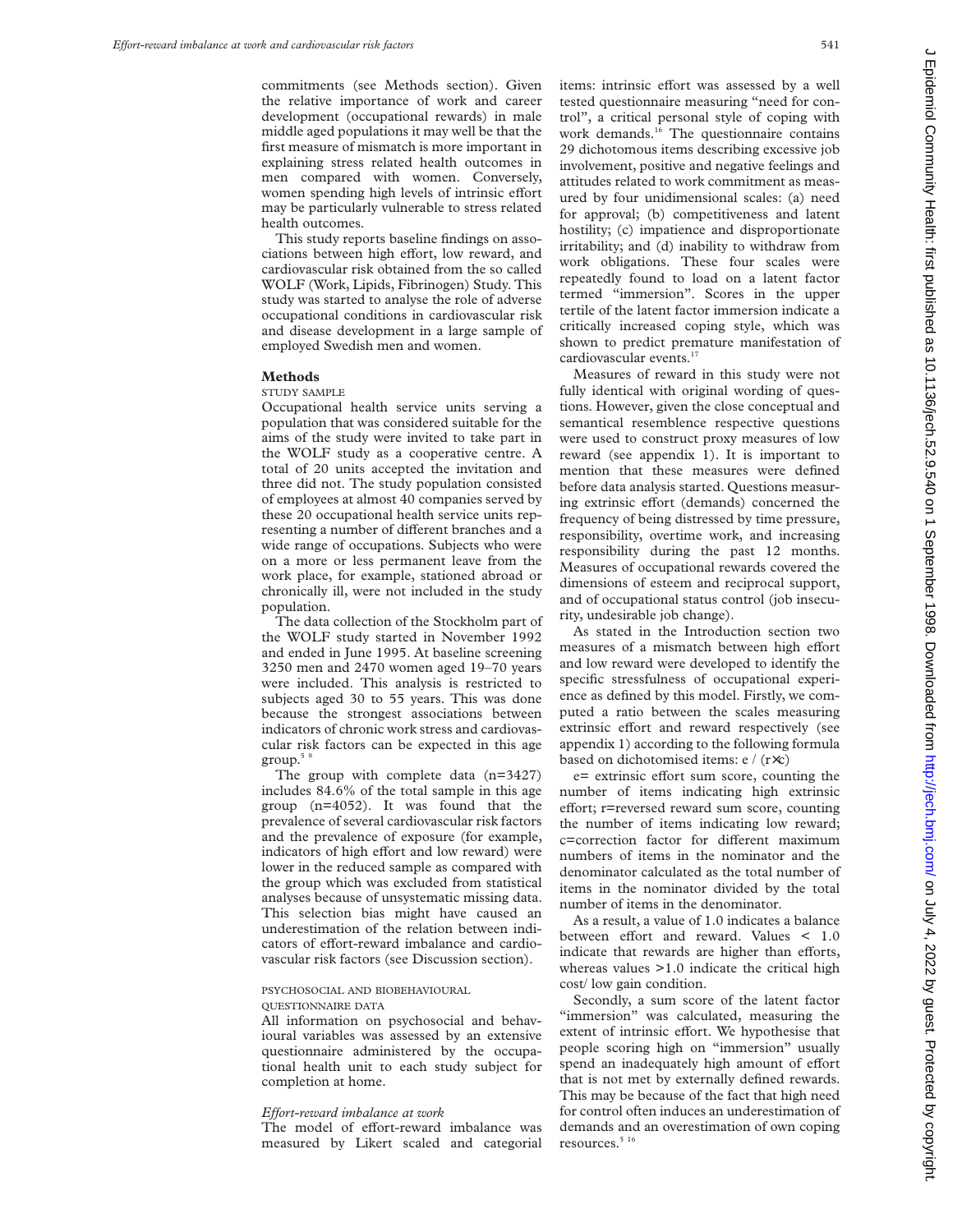*Table 1 Biobehavioural cardiovascular risk factors and psychosocial variables among a sample of employed Swedish men and women aged 19–70 years. (Mean and SD or frequency, t value or ÷<sup>2</sup> )*

| Variable                                   | Men<br>$(n=2656)$  | Women<br>$(n=2088)$ | t value or $\chi^2$ |
|--------------------------------------------|--------------------|---------------------|---------------------|
| Age $(y)$                                  | $41.5$ $(11.0)$    | $41.2$ $(10.7)$     | 0.90                |
| Systolic blood pressure (mm Hg)            | (14.2)<br>123.1    | (14.9)<br>118.2     | $11.38***$          |
| Diastolic blood pressure (mm Hg)           | (9.8)<br>74.7      | 71.7<br>(9.8)       | $10.74***$          |
| Total cholesterol (mg/dl)                  | 210.4<br>(41.9)    | 202.1<br>(38.6)     | $7.04***$           |
| LDL-cholesterol (mg/dl)                    | (38.4)<br>135.2    | 119.9<br>(35.6)     | $14.16***$          |
| HDL-cholesterol (mg/dl)                    | 52.3<br>(13.2)     | 66.1<br>(16.2)      | $31.28***$          |
| Total / HDL-cholesterol ratio              | (1.3)<br>4.2       | (1.0)<br>3.2        | $30.66***$          |
| Fibrinogen (mg/dl)                         | 268.9<br>(72.7)    | (73.9)<br>280.0     | $5.27*$             |
| Body mass index (BMI) (kg/m <sup>2</sup> ) | 25.2<br>(3.3)      | (3.8)<br>23.8       | $12.99***$          |
| Cigarette smoking (numbers/day)            | $3.1 \quad (7.2)$  | $3.7$ $(7.0)$       | $2.49**$            |
| Lack of physical exercise (<2/week)        | 60.5%              | 57.1%               | $15.32***$          |
| Socioeconomic group (white collar)         | 59.2%              | 85.3%               | $272.49***$         |
| Extrinsic effort and reward:               |                    |                     |                     |
| Effort-reward ratio (range $0.01-2.0$ )    | 0.93(0.24)         | 0.88(0.27)          | $6.50***$           |
| Effort-reward ratio $(>1)$                 | 31.0%              | 27.0%               | $8.73**$            |
| <i>Intrinsic effort:</i>                   |                    |                     |                     |
| Immersion (range $0-29$ )                  | $10.6 \quad (4.4)$ | $10.9$ $(4.5)$      | $2.51**$            |
| Immersion (upper tertile)                  | 31.5%              | 34.2%               | $5.92*$             |

 $\star_{p \leq 0.05}$ ,  $\star \star_{p \leq 0.01}$ ,  $\star \star \star_{p \leq 0.001}$ .

*Table 2* Frequency of the effort-reward ratio and immersion by sociodemographic *information among a sample of employed Swedish men and women aged 30–55 years (frequency,*  $\chi^2$ *)* 

| Men $(n=1913)$              |                                         |                                        |  |  |  |  |  |
|-----------------------------|-----------------------------------------|----------------------------------------|--|--|--|--|--|
| Variable                    | Effort-reward ratio $(>1)$<br>$(n=655)$ | Immersion (upper tertile)<br>$(n=607)$ |  |  |  |  |  |
| Age                         |                                         |                                        |  |  |  |  |  |
| $30-40$ y (n=804)           | 34.6                                    | 32.7                                   |  |  |  |  |  |
| $41-45$ y (n=344)           | 32.6                                    | 34.9                                   |  |  |  |  |  |
| $46 - 50$ y (n=417)         | 35.0                                    | 28.8                                   |  |  |  |  |  |
| $51 - 55$ y (n=348)         | 34.2                                    | 29.9                                   |  |  |  |  |  |
|                             | $\chi^2 = 0.58$                         | $\chi^2 = 4.16$                        |  |  |  |  |  |
| Education/training          |                                         |                                        |  |  |  |  |  |
| $<$ 9 y (n=269)             | 27.1                                    | 24.9                                   |  |  |  |  |  |
| $10 y (n=368)$              | 29.6                                    | 24.7                                   |  |  |  |  |  |
| $12 y (n=580)$              | 35.5                                    | 34.7                                   |  |  |  |  |  |
| university degree $(n=694)$ | 38.3                                    | 35.7                                   |  |  |  |  |  |
|                             | $\gamma^2 = 15.09$ **                   | $\gamma^2 = 21.53$ ***                 |  |  |  |  |  |
| Socioeconomic group         |                                         |                                        |  |  |  |  |  |
| blue collar $(n=675)$       | 28.6                                    | 23.0                                   |  |  |  |  |  |
| white collar $(n=1238)$     | 37.3                                    | 36.5                                   |  |  |  |  |  |
|                             | $\gamma^2 = 14.77$ ***                  | $\gamma^2 = 37.01$ ***                 |  |  |  |  |  |
| <i>Women</i> $(n=1514)$     |                                         |                                        |  |  |  |  |  |
| Variable                    | Effort-reward ratio $(>1)$<br>$(n=430)$ | Immersion (upper tertile)<br>$(n=512)$ |  |  |  |  |  |
| Age                         |                                         |                                        |  |  |  |  |  |
| $30-40$ y (n=533)           | 28.9                                    | 36.0                                   |  |  |  |  |  |
| $41-45$ y (n=334)           | 21.6                                    | 33.8                                   |  |  |  |  |  |
| $46 - 50$ y (n=398)         | 32.7                                    | 30.9                                   |  |  |  |  |  |
| $51 - 55$ y (n=249)         | 32.9                                    | 33.7                                   |  |  |  |  |  |
|                             | $\chi^2 = 13.47**$                      | $\chi^2 = 2.67$                        |  |  |  |  |  |
| Education                   |                                         |                                        |  |  |  |  |  |
| $<$ 9 y (n=190)             | 22.8                                    | 27.8                                   |  |  |  |  |  |
| $10y(n=295)$                | 23.0                                    | 33.1                                   |  |  |  |  |  |
| $12 y (n=397)$              | 23.3                                    | 34.5                                   |  |  |  |  |  |
| university degree $(n=692)$ | 36.3                                    | 35.4                                   |  |  |  |  |  |
|                             | $\gamma^2 = 31.72$ ***                  | $\gamma^2 = 3.86$                      |  |  |  |  |  |

 $\star_{p \leq 0.05}$ ,  $\star_{p \leq 0.01}$ ,  $\star_{\star_{p \leq 0.001}$ .

Socioeconomic group

white collar  $(n=1291)$ 

#### *Biobehavioural data*

blue collar  $(n=223)$  23.3 25.6<br>white collar  $(n=1291)$  29.9 35.2

Information on health related behaviour (cigarette smoking, physical exercise, medication), diesase history and heredity factors concerning hypertension, hyperlipidaemia and coronary heart disease was obtained from well tested questions.

 $\chi^2$ =7.97\*\*

 $\chi^2$ =4.00\*  $\chi^2$ 

### CLINICAL EXAMINATION DATA

A health examination was carried out at the occupational health service unit. This exami-

#### KEY POINTS

- $\bullet$  High efforts in combination with low rewards define a critical constellation of work related stressful experience.
- $\bullet$  In a healthy employed population effortreward imbalance is associated with cardiovascular risk factors (hypertension, atherogenic lipids).
- Effects in both sexes are of comparable strength, but because of different components of the effort-reward imbalance model.

nation involved measurements of height, weight, waist, hip, and blood pressure. Blood samples were collected for determination of blood lipids and fibrinogen. All subjects were asked to fast nine hours before the clinical examination.

Blood pressure was measured on the right arm in the supine position after five minutes rest. Measurements were made twice with a one minute intermission. Atherogenic lipids were measured enzymatically, high density lipoprotein (HDL)-cholesterol after precipitation with phospotungstic acid and magnesium chloride. Fibrinogen in plasma was determined by a spectrophotometric test. All analyses of blood lipids and fibrinogen were carried out at the same laboratory (CALAB Medical Laboratories AB, Stockholm, Sweden). The laboratory is accredited by SWEDAC (Swedish Board for Accreditation and Conforming Assessment).

In this study data analysis is based on categorial and continuous biomedical factors. Whereas the categorisation of blood pressure according to the WHO criteria is well established (systolic blood pressure > 160 and/or diastolic blood pressure > 95 mm Hg) we are aware that the international standardisation of cut points for abnormal atherogenic lipid and fibrinogen values is still under discussion. Therefore we based our decision of cut points with regard to these biomedical measures on recent epidemiological evidence indicating thresholds of clearly increased incidence of cardiovascular disease and on the distribution of the data. The thresholds based on epidemiological evidence are the upper tertile with respect to low density lipoprotein (LDL) cholesterol and total cholesterol (for example, in men LDL-cholesterol > 160 mg/dl, total cholesterol  $> 220$  mg/dl in both sexes).<sup>18 19</sup> For women the upper tertile of LDL-cholesterol started at 130 mg/dl. With regard to fibrinogen empirical evidence again indicates a cut point at the upper tertile for both sexes, $20-23$  which corresponds to 290 mg/dl for men and 300 mg/dl for women in our study. Concerning the total cholesterol/HDL-cholesterol ratio the upper tertile was chosen as a cut off point relating to the distribution of the data: 4.61 for men and 3.4 for women.

# SOCIOECONOMIC DATA

Socioeconomic group was defined on the basis of information on occupation and education in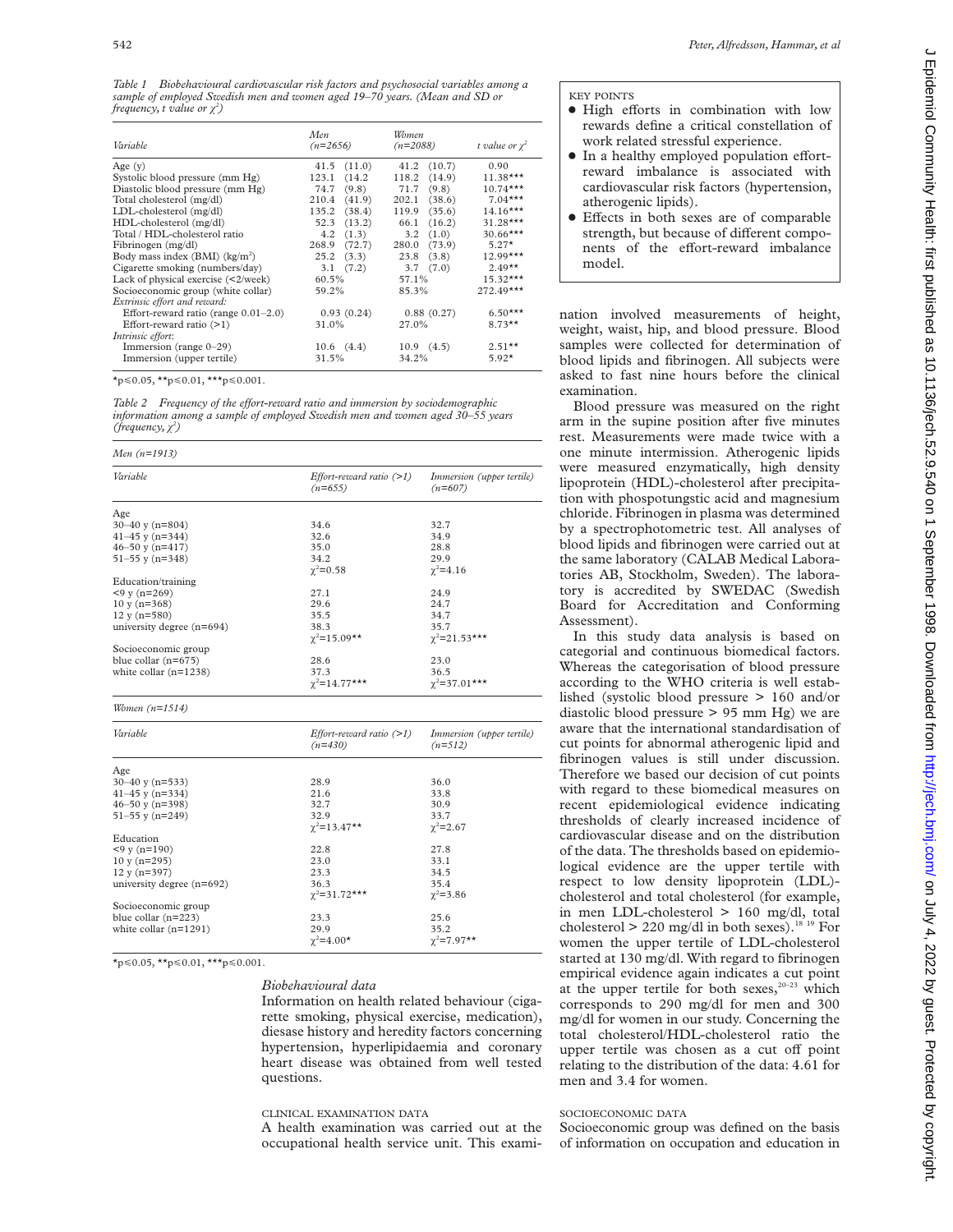Table 3 Frequency of the effort-reward ratio and immersion by cardiovascular risk factors in a sample of employed Swedish men and women aged 30–55 *years (÷<sup>2</sup> )*

| Men                                                         | Cardiovascular risk factors                     |                          |                                                       |                           |                                                     |                                      |                                                                   |                           |                                             |                           |
|-------------------------------------------------------------|-------------------------------------------------|--------------------------|-------------------------------------------------------|---------------------------|-----------------------------------------------------|--------------------------------------|-------------------------------------------------------------------|---------------------------|---------------------------------------------|---------------------------|
| Psychosocial variables<br>effort-reward ratio $(>1)(n=655)$ | Hypertension ( $\geq 160/95$ )<br>mm Hg)        |                          | Total cholesterol (upper<br>tertile $\geq$ 220 mg/dl) |                           | LDL-cholesterol (upper<br>tertile $\geq 160$ mg/dl) |                                      | Cholesterol/HDL ratio<br>$(u_{\text{pper}}\text{tertile} > 4.61)$ |                           | Fibrinogen (upper<br>$tertile$ > 290 mg/dl) |                           |
|                                                             | Yes<br>$(n=115)$<br>45.2<br>$\gamma^2 = 6.55**$ | N0<br>$(n=1798)$<br>33.5 | Yes<br>$(n=851)$<br>36.7<br>$\gamma^2 = 4.00^*$       | No.<br>$(n=1062)$<br>32.3 | Yes<br>$(n=531)$<br>37.1<br>$\gamma^2 = 2.67$       | N <sub>0</sub><br>$(n=1382)$<br>33.1 | Yes<br>$(n=664)$<br>38.7<br>$\gamma^2 = 8.65$ **                  | No.<br>$(n=1249)$<br>32.0 | Yes<br>$(n=649)$<br>36.5<br>$\chi^2 = 2.26$ | No.<br>$(n=1264)$<br>33.1 |
| Intrinsic effort:                                           |                                                 |                          |                                                       |                           |                                                     |                                      |                                                                   |                           |                                             |                           |
| Immersion (upper tertile) $(n=607)$                         | 29.6<br>$\gamma^2 = 0.27$                       | 31.9                     | 31.8<br>$\gamma^2 = 0.01$                             | 31.6                      | 32.6<br>$\gamma^2 = 0.24$                           | 31.4                                 | 34.6<br>$\gamma^2 = 4.19^{\star}$                                 | 30.1                      | 31.0<br>$\gamma^2 = 0.26$                   | 32.1                      |
| high extrinsic effort (above median)                        | 47.0<br>$\chi^2 = 0.00$                         | 47.1                     | 47.7<br>$\chi^2 = 0.23$                               | 46.6                      | 49.3<br>$\gamma^2 = 1.48$                           | 46.2                                 | 47.4<br>$\gamma^2 = 0.04$                                         | 46.9                      | 48.8<br>$\chi^2 = 1.20$                     | 46.2                      |
| low reward (above median)                                   | 54.8<br>$\chi^2 = 5.04*$                        | 44.0                     | 45.7<br>$\gamma^2 = 0.64$                             | 43.9                      | 46.0<br>$\gamma^2 = 0.47$                           | 44.2                                 | 49.8<br>$\gamma^2 = 11.12$ ***                                    | 41.9                      | 47.6<br>$\chi^2 = 3.38$                     | 43.2                      |

| Women                                                       | Cardiovascular risk factors                  |                          |                                                       |                          |                                                     |                         |                                                    |                           |                                             |                          |
|-------------------------------------------------------------|----------------------------------------------|--------------------------|-------------------------------------------------------|--------------------------|-----------------------------------------------------|-------------------------|----------------------------------------------------|---------------------------|---------------------------------------------|--------------------------|
| Psychosocial variables<br>effort-reward ratio $(>1)(n=438)$ | Hypertension ( $\geq 160/95$ )<br>mm Hg)     |                          | Total cholesterol (upper<br>tertile $\geq$ 220 mg/dl) |                          | LDL-cholesterol (upper<br>tertile $\geq$ 130 mg/dl) |                         | Cholesterol/HDL ratio<br>$(upper \ntertile > 3.4)$ |                           | Fibrinogen (upper<br>$tertile$ > 300 mg/dl) |                          |
|                                                             | Yes<br>$(n=69)$<br>39.1<br>$\gamma^2 = 3.66$ | No<br>$(n=1445)$<br>28.4 | Yes<br>$(n=483)$<br>30.2<br>$\chi^2 = 0.58$           | No<br>$(n=1031)$<br>28.3 | Yes<br>$(n=529)$<br>28.7<br>$\gamma^2 = 0.01$       | No<br>$(n=985)$<br>29.0 | Yes<br>$(n=511)$<br>27.2.<br>$\chi^2 = 1.25$       | No.<br>$(n=1042)$<br>30.0 | Yes<br>$(n=533)$<br>29.3<br>$\chi^2 = 0.05$ | No.<br>$(n=981)$<br>28.7 |
| Intrinsic effort:<br>Immersion (upper tertile) $(n=512)$    | 31.9<br>$\gamma^2 = 0.12$                    | 33.9                     | 36.2<br>$\chi^2 = 1.85$                               | 32.7                     | 37.1<br>$\gamma^2 = 3.80^{\star}$                   | 32.1                    | 33.9<br>$\chi^2 = 0.00$                            | 33.9                      | 34.1<br>$\gamma^2 = 0.04$                   | 33.6                     |
| high extrinsic effort (above median)                        | 46.6<br>$\gamma^2 = 2.06$                    | 37.8                     | 39.3<br>$\gamma^2 = 0.41$                             | 37.6                     | 37.6<br>$\gamma^2 = 0.11$                           | 38.5                    | 35.4<br>$\chi^2 = 2.59$                            | 39.7                      | 36.8<br>$\gamma^2 = 0.69$                   | 38.9                     |
| low reward (above median)                                   | 60.9<br>$\gamma^2 = 9.35**$                  | 42.2                     | 48.2<br>$\gamma^2 = 7.75**$                           | 40.6                     | 46.9<br>$\gamma^2 = 4.83*$                          | 41.0                    | 43.6<br>$\gamma^2 = 0.13$                          | 42.7                      | 44.7<br>$\gamma^2 = 0.85$                   | 42.2                     |

 $\star_{p \le 0.05}$ ,  $\star \star_{p \le 0.01}$ ,  $\star \star \star_{p \le 0.001}$ .

Table 4 Logistic regression analyses: effort-reward ratio and immersion by cardiovascular risk factors among a sample of employed Swedish men and *women aged 30–55 years (multivariate odds ratios (95% CI))*

| Men $(n=1913)$                      |                                                    |                                                        |                                                             |                                                                |                                                              |
|-------------------------------------|----------------------------------------------------|--------------------------------------------------------|-------------------------------------------------------------|----------------------------------------------------------------|--------------------------------------------------------------|
| $Models^*$                          | Hypertension ( $\geq 160/95$ )<br>$mm Hg)$ (n=115) | Total cholesterol<br>$\approx$ 220 mg/dl)<br>$(n=851)$ | LDL-cholesterol<br>$\approx 160 \text{ mg/dl}$<br>$(n=531)$ | Cholesterol/HDL ratio<br>(upper tertile $>4.61$ )<br>$(n=664)$ | Fibrinogen (upper<br>$tertile \geq 290$<br>$mg/dl$ ) (n=649) |
| Model I:                            |                                                    |                                                        |                                                             |                                                                |                                                              |
| effort-reward ratio $(>1)$ (n=655)  | 1.69(1.13, 2.53)                                   | 1.23(1.00, 1.50)                                       | 1.18(0.95, 1.47)                                            | 1.31(1.06, 1.61)                                               | 1.19(0.96, 1.47)                                             |
| Immersion (upper tertile) $(n=607)$ | 0.84(0.55, 1.31)                                   | 0.98(0.80, 1.21)                                       | 1.04(0.83, 1.30)                                            | 1.16(0.94, 1.44)                                               | 0.90(0.72, 1.13)                                             |
| Model II:                           |                                                    |                                                        |                                                             |                                                                |                                                              |
| effort-reward ratio $(>1)(n=655)$   | $1.62$ $(1.07, 2.43)$                              | 1.20(0.98, 1.47)                                       | 1.13(0.91, 1.41)                                            | 1.26(1.02, 1.56)                                               | 1.13(0.91, 1.41)                                             |
| Immersion (upper tertile) $(n=607)$ | 0.83(0.53, 1.29)                                   | 0.97(0.79, 1.19)                                       | 0.98(0.78, 1.24)                                            | 1.12(0.90, 1.39)                                               | 0.88(0.71, 1.11)                                             |

| $Models*$                           | Hypertension ( $\geq 160/95$ )<br>$mm Hg)$ (n=69) | Total cholesterol<br>$\approx$ 220 mg/dl)<br>$(n=483)$ | LDL-cholesterol<br>$\approx 130 \text{ mg/dl}$<br>$(n=529)$ | Cholesterol/HDL ratio<br>(upper tertile $>4.61$ )<br>$(n=511)$ | Fibrinogen (upper<br>$tertile \geq 300$<br>$mg/dl$ ) ( $n = 533$ ) |
|-------------------------------------|---------------------------------------------------|--------------------------------------------------------|-------------------------------------------------------------|----------------------------------------------------------------|--------------------------------------------------------------------|
| Model I:                            |                                                   |                                                        |                                                             |                                                                |                                                                    |
| effort-reward ratio $(>1)(n=438)$   | 1.57(0.92, 2.66)                                  | 0.99(0.76, 1.28)                                       | 0.87(0.68, 1.13)                                            | 0.84(0.65, 1.09)                                               | 1.02(0.78, 1.31)                                                   |
| Immersion (upper tertile) $(n=512)$ | 0.84(0.48, 1.45)                                  | 1.26(0.98, 1.61)                                       | 1.37(1.07, 1.74)                                            | 1.04(0.81, 1.33)                                               | 1.02(0.80, 1.30)                                                   |
| Model II:                           |                                                   |                                                        |                                                             |                                                                |                                                                    |
| effort-reward ratio $(>1)(n=438)$   | 1.56(0.92, 2.66)                                  | 0.98(0.76, 1.28)                                       | 0.88(0.68, 1.13)                                            | 0.86(0.66, 1.11)                                               | 1.03(0.79, 1.33)                                                   |
| Immersion (upper tertile) $(n=512)$ | 0.84(0.48, 1.45)                                  | 1.26(0.98, 1.62)                                       | 1.39(1.09, 1.77)                                            | 1.08(0.84, 1.39)                                               | 1.03(0.81, 1.32)                                                   |

\*Model I: adjusted for age and behavioural risk factors (regular cigarette smoking>10 cig/day, BMI>27, lack of physical exercise<2/week). Model II: adjusted for age, behavioural risk factors, biomedical risk factors (depending on the outcome hypertension or total cholesterol; fibrinogen: hypertension) and socioeconomic group (white *v* blue collar).

> accordance with a system used in Swedish censuses. For the purpose of this report subjects were categorised as blue collar workers or white collar workers.

#### STATISTICAL METHODS

Univariate and bivariate methods were used to characterise the study population in terms of frequency or mean value and standard deviation of psychosocial and biobehavioural variables and cardiovascular risk factors. Statistical significance of bivariate asociations was calculated with the help of  $\chi^2$  or two sided *t* tests. Multivariate logistic regression analysis

was used to control for confounders in examining the relation of indicators of effort-reward imbalance and cardiovascular risk factors. Logistic regression analysis as the most appropriate statistical method was chosen because of the deviation from normal distribution of the effort-reward ratio.<sup>24</sup> The likelihood ratio difference test was used to check the fit of each model accepting a significance of 10% to avoid second order errors. Multivariate prevalence odds ratios (POR) and 95% confidence intervals derived from the logistic regression models are given in respective tables.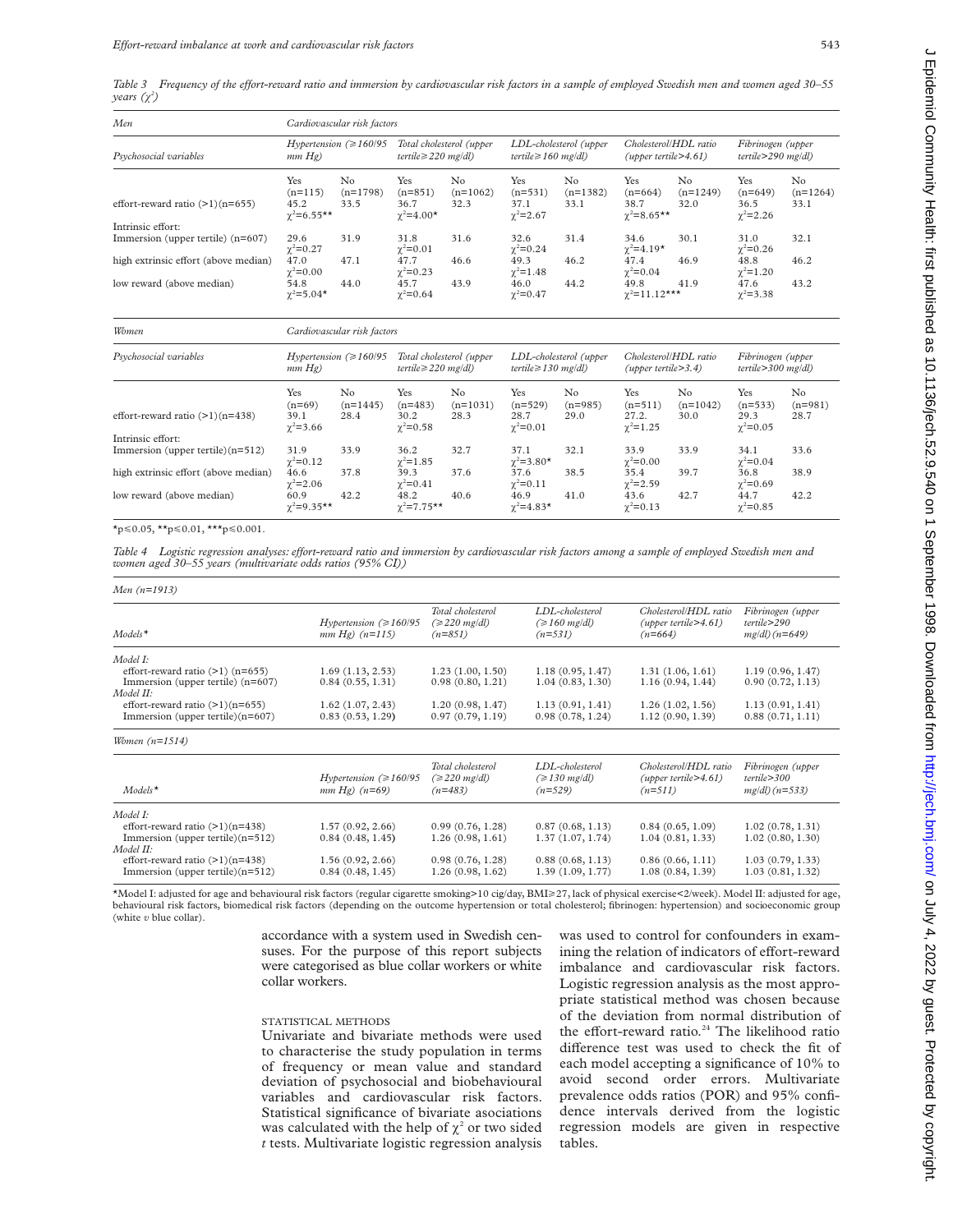

Model I adjusted for age.

Model II most parsimonious model adjusted for age, BMI, cigarette smoking.



*Figure 1* Intensity of effort-reward imbalance and mean LDL-cholesterol values in a sample of 655 Swedish men aged 30–55 vears.



Model I adjusted for age.

Model II most parsimonious model adjusted for age, BMI, cigarette smoking.



Analysis of variance (ANOVA) was performed to test the relation between indicators of high effort and low reward and mean values of LDL-cholesterol. Among men the relation of the effort-reward ratio and mean LDL- cholesterol values was analysed. Only men with an imbalance between extrinsic effort and reward  $($ effort-reward ratio  $> 1)$  were included in this analysis to test the association between the intensity of effort-reward imbalance and the cardiovascular risk factor. Among women the relation between high levels of intrinsic effort (upper tertile of immersion) and mean LDLcholesterol was tested. The choice of analysis of variance was justified for two reasons. Firstly, the use of tertiles was the most appropriate way to estimate the intensity of effort-reward imbalance in terms of ratio values > 1. The distribution of the data did not allow to calculate statistical analysis with continuous ratio values because of deviation from normal distribution. Secondly, LDL-cholesterol in all categories of the factor variables does not significantly deviate from normal distribution as tested by the Kolmogorov-Smirnov test.

All statistical analyses were carried out using SPSS/PC for Windows.<sup>25</sup> All analyses were perfomed for men and women separately. Two sided tests of significance with values of  $p \leq$ 0.05 were considered statistically significant.

#### **Results**

Table 1 describes the study sample in terms of biobehavioural and psychosocial characteristics. Men and women differ significantly with regard to all biobehavioural and psychosocial factors listed in the table with the exception of age. Women have lower mean values of blood pressure, total cholesterol, LDL-cholesterol, and the effort-reward ratio compared with men whereas fibrinogen and HDL-cholesterol and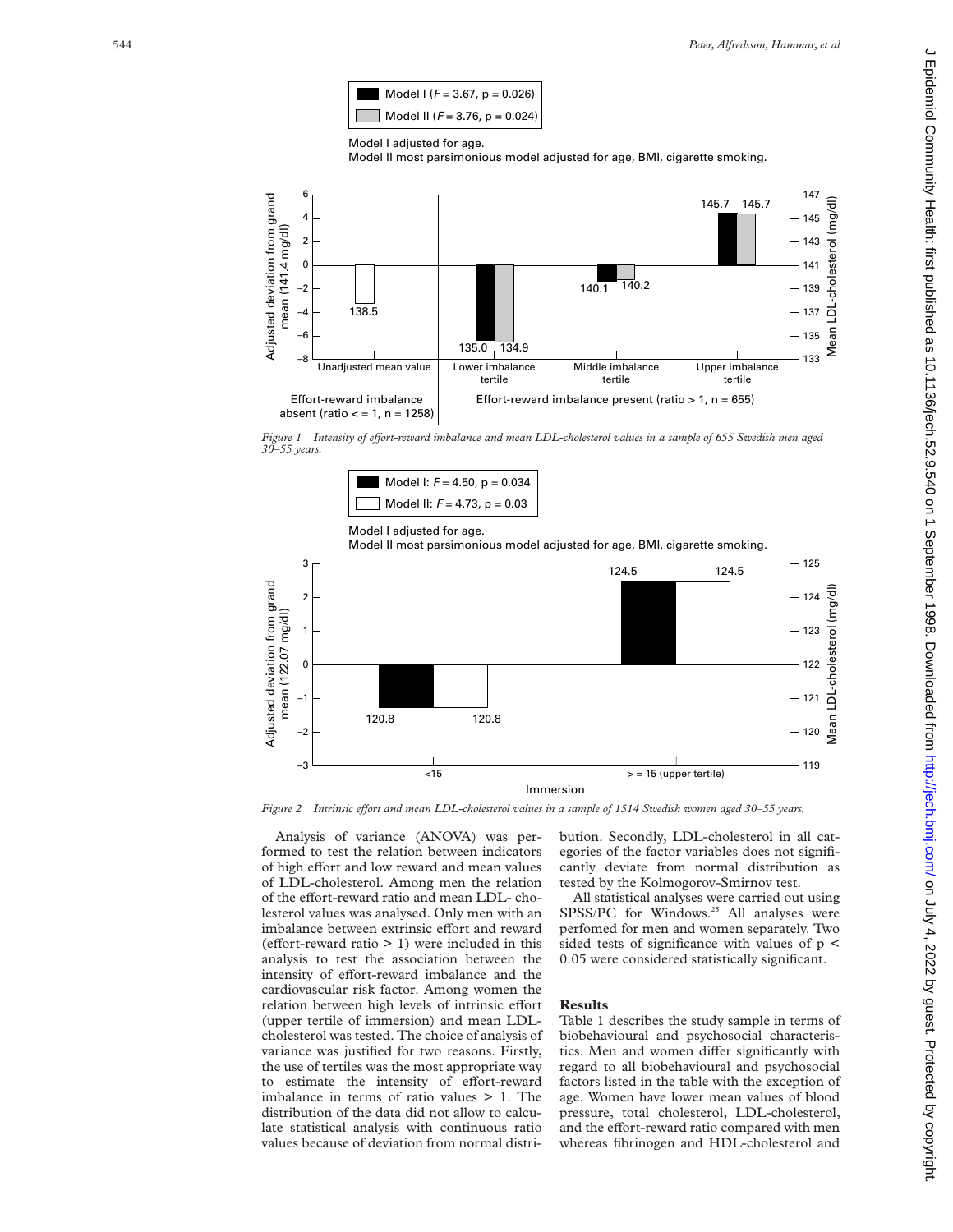immersion are higher in women. With regard to socioeconomic group an increased proportion of women belong to the white collar stratum.

In table 2 the prevalence of indicators of effort-reward imbalance is presented according to selected sociodemographic characteristics. There is a clear trend towards a higher prevalence of a mismatch between extrinsic effort and reward (ratio $>1$ ) and an increased level of immersion among men with higher education and training and of those belonging to the white collar part of the study sample. In women results indicate critical effort-reward ratio values in those in the higher age groups, those with higher education, and in the white collar workers. Immersion is also more prevalent in female white collar workers.

Table 3 shows the prevalence of high scores of extrinsic effort, low reward, of the effortreward ratio and of high intrinsic effort (immersion) in men and women with and without cardiovascular risk factors. Different patterns of associations between risk factors and psychosocial variables can be observed with regard to sex. Whereas high scores on the effort-reward ratio are more prevalent among men with cardiovascular risk factors (especially hypertension, total cholesterol, cholesterol/ HDL ratio) immersion is more prevalent in women with increased total cholesterol and an increased cholesterol/HDL ratio. Moreover, the mismatch between high effort and low reward (effort reward ratio  $> 1$ ) discriminates better between men with and without cardiovascular risk factors than the presence of either high effort or low reward.

To test the main hypothesis of a relation between of indicators of effort-reward imbalance and cardiovascular risk factors multivariate logistic regression analyses were performed. As can be seen from table 4, critical scores of the effort-reward ratio are related to hypertension, total cholesterol, and the cholesterol/ HDL ratio in men (POR ranging from 1.23 to 1.69) even after adjustment for relevant confounders. No comparable effects can be observed with regard to immersion among men. In women immersion is independently associated with LDL-cholesterol (POR 1.37, 1.39) and tends to be related to increased total cholesterol (POR 1.26). Although the prevalence odds ratios of effort-reward imbalance with regard to hypertension are the highest for women they are not within a statistically acceptable range. This is because of the small numbers of women with hypertension (see table 3). In summary, among men effortreward imbalance measured by the ratio between extrinsic effort and reward is associated with cardiovascular risk factors whereas in women a relation between immersion and LDL-cholesterol is observed. These effects hold true after adjustment for relevant confounders.

Finally, as indicated in the Methods section, analyses of variance (ANOVA) were performed to test associations between indicators of high effort and low reward and LDL-cholesterol

using the cardiovascular risk factor as a continuous outcome variable.

Regarding men the relation between the effort-reward ratio and LDL-cholestrol was tested. The effort-reward ratio was subdivided into tertiles indicating that subjects in the upper tertile suffer from the most intensive effortreward imbalance. Figure 1 shows, that LDLcholesterol increases with an increasing intensity of effort-reward imbalance (model I:  $F=3.69$ , p=0.026, model II: *F*=3.76, p=0.024) even after adjustment for relevant confounders. In women the association between immersion and LDLcholesterol was tested. As can be seen from figure 2 the mean value of LDL-cholesterol is increased for those women who have high levels of intrinsic effort (upper tertile of immersion). This association holds true after adjustment for confounders (Model I: *F*=4.5, p=0.034; Model II: *F*=4.73, p=0.030).

#### **Discussion**

The relation between chronic work stress in terms of effort-reward imbalance and cardiovascular risk factors (that is, hypertension, increased atherogenic lipids, increased fibrinogen) was examined in a study on 3427 healthy employed men and women aged 30–55 years living in the greater Stockholm area. After adjustment for relevant confounders results of multivariate logistic regression analyses showed sex differences in the association between two indicators of effort-reward imbalance and cardiovascular risk factors. Results indicated in men an increased risk of being hypertensive and of having increased total cholesterol as well as an unfavourable total cholesterol/HDL ratio for those reporting higher extrinsic efforts than rewards. In women a measure of intrinsic effort at workimmersion—was independently related to increased LDL-cholesterol level. Analyses of variance (ANOVA) confirmed an association between the effort-reward ratio and level of LDL-cholesterol in men (see fig 1) and an association of immersion with LDLcholesterol in women (see fig 2).

Additional support in favour of the reported sex differences can be derived from results not presented in detail. They suggest that men with increased cardiovascular risk factors are more likely to suffer from high extrinsic effort (in particular time pressure) and low status control (for example, job insecurity and undesirable changes in the work situation), whereas women with increased cardiovascular risk factors were more likely to experience insufficient esteem by superiors and lack of reciprocal support. These results too can be interpreted in the framework of gender role-specific expectations regarding work and career, as indicated above.

Nevertheless, the following limitations of the reported findings need to be taken into account. Firstly, the results are restricted because of the cross sectional design of the study, which precludes the testing of causal relations.

Secondly, in this study the assessment of effort-reward imbalance was not completely identical with the original measures, mainly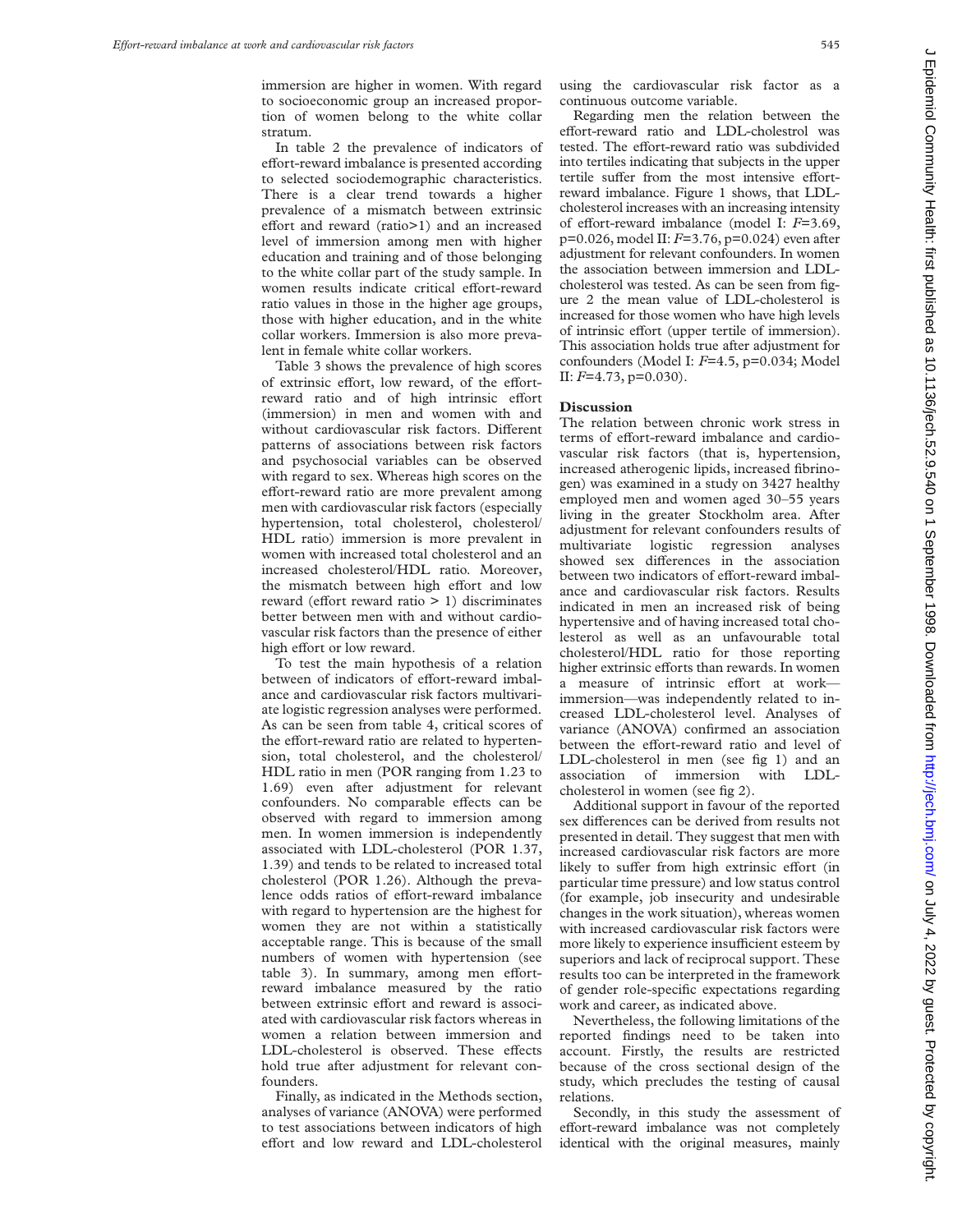because of economic constraints in view of a large sample size. The few numbers of items measuring extrinsic effort and reward may be responsible for the relatively low internal consistency of respective scales (see appendix 1). With few numbers of items in a scale only relatively low Cronbach's  $\alpha$  values can be expected, especially if these items are dichotomous as was the case with the items measuring extrinsic effort and reward.<sup>26</sup> These limitations may be responsible for the relatively low prevalence odds ratios in this study compared with previous findings.27 28 Nevertheless, proxy indicators of effort-reward imbalance turned out to be valid measures that predict increased cardiovascular risk as well as high symptom scores independent from personal traits like negative affectivity.<sup>29 30</sup> Moreover, other measures of perceived work stress like low job control are also related to cardiovascular risk even after adjustment for personal traits. In a prospective study the association between low job control and risk of coronary heart disease was not explained by negative affectivity.<sup>31</sup>

Thirdly, the restriction of the analyses to people with complete data may have caused an underestimation of the reported relations. People excluded from analyses because of unsystematic missing data had a significantly higher prevalence of hypertension, increased total cholesterol, unfavourable levels of the total cholesterol/HDL-cholesterol ratio, and a higher prevalence of effort-reward ratio values >1.

One further limitation concerns the influ-

ence of additional confounders not included inthe present analysis such as alcohol consumption and diet. In a previous study we found that neither variable invalidated the observed association of effort-reward imbalance with cardiovascular risk.<sup>27</sup> <sup>28</sup>

Finally, the validity of our measures of chronic work stress may be limited because of the fact that subjects suffering from cardiovascular risk may overestimate reported work stress. This is most probable in the case of known history of hypertension.<sup>32</sup> To rule out this bias we repeated multivariate analyses of the association between effort-reward imbalance and hypertension adjusting for the information whether subjects were aware or unaware respectively of their hypertensive status. The magnitude of the association decreased a little but was still significant.

Despite the discussed limitations we maintain that the findings add to the accumulated evidence from the literature that work stress in terms of effort-reward imbalance is related to cardiovascular risk in middle aged working populations. Moreover, results showed gender differences in associations of effort-reward imbalance with cardiovascular risk factors. In view of the public health implications of these findings, further research efforts including intervention approaches are desirable.

Funding: the analysis of data presented in the manuscript and the scientific exchange crucial to the findings were part of the BIOMED 1 "Heart at Work Network", which was funded by the European Union 1994 to 1997 (CT94-1065). Conflicts of interest: none.

Appendix 1 *Measures of extrinsic and intrinsic effort and reward in the WOLF-study (factor loadings in parentheses, Cronbach's alpha)*

| Extrinsic effort:                                                                | Esteem Reward:                                                         |
|----------------------------------------------------------------------------------|------------------------------------------------------------------------|
| 1.<br>time pressure:                                                             | 10.<br>unfairly treatment:                                             |
| Do you have enough time to meet the demands (0.73)                               | Are you involved in conflicts in your job (0.52)                       |
| responsibility:<br>2.                                                            | respect by colleagues:<br>11.                                          |
| Do you have responsibility for health and safety of other                        | Are you coming along well with your colleagues (0.48)                  |
| persons in your job                                                              |                                                                        |
| Do you have responsibility for material values or damage                         | 12.<br>respect by superiors:                                           |
| in your job                                                                      |                                                                        |
| Do you have to make difficult and independent decisions                          | Are you coming along well with your superiors (0.61)                   |
| (0.46)<br>$3$ overtime work.                                                     | 13.                                                                    |
|                                                                                  | reciprocal support:                                                    |
| Do you have to work overtime (0.73)                                              | Do you have the possibility to receive help in difficult               |
|                                                                                  | situations (0.66)                                                      |
| increasing demands:<br>4.                                                        | Cronbach's alpha: 0.30                                                 |
| Have you been affected by increasing responsibility in your                      |                                                                        |
| job during the past twelve months (0.27)                                         | Status control:                                                        |
| Cronbach's alpha: 0.36                                                           | 14.                                                                    |
|                                                                                  | job insecurity:                                                        |
| Intrinsic effort:<br>Immersion:                                                  | Are you concerned about current or future                              |
|                                                                                  | unemployment (0.83)<br>15.                                             |
| 6. need for approval (0.76)<br>competitiveness and latent hostility (0.72)<br>7. | fear of job loss:<br>Are you personally concerned about being laid off |
|                                                                                  | (0.68)                                                                 |
| impatience and disproportionate irritability (0.75)<br>8.                        | undesirable changes in the work situation:<br>16.                      |
| inability to withdraw from work obligations (0.71)<br>9.                         | Are you concerned about relocation of your job, about                  |
|                                                                                  | job reorganisation or new technologies (0.61)                          |
| Cronbach's alpha: 0.70                                                           | Cronbach's alpha: 0.51                                                 |
|                                                                                  |                                                                        |

Items measuring extrinsic effort or reward, and the four subscales measuring intrinsic effort, were added to three factor based scales according to our theory. Main component factor analysis was performed to examine the dimensions of the effort and reward items. Cronbach's alpha was calculated to estimate the internal consistency of the factor based scales. The results of the factor and reliability analyses are not shown in detail in this paper.

The construction of the effort-reward ratio as described in the Methods section was restricted to those indicators of extrinsic effort and reward that exhibit a prevalence of at least 20% of distressed subjects, reporting that they are often or very often concerned by the stressor. This criterion was fulfilled by three measures of extrinsic effort (that is, time pressure, overtime work, responsibility) and four measures of low reward (that is, respect by colleagues, reciprocal support, undesirable change in the work situation, job insecurity). This procedure was chosen to concentrate the analyses to highly prevalent stressful experience at work.